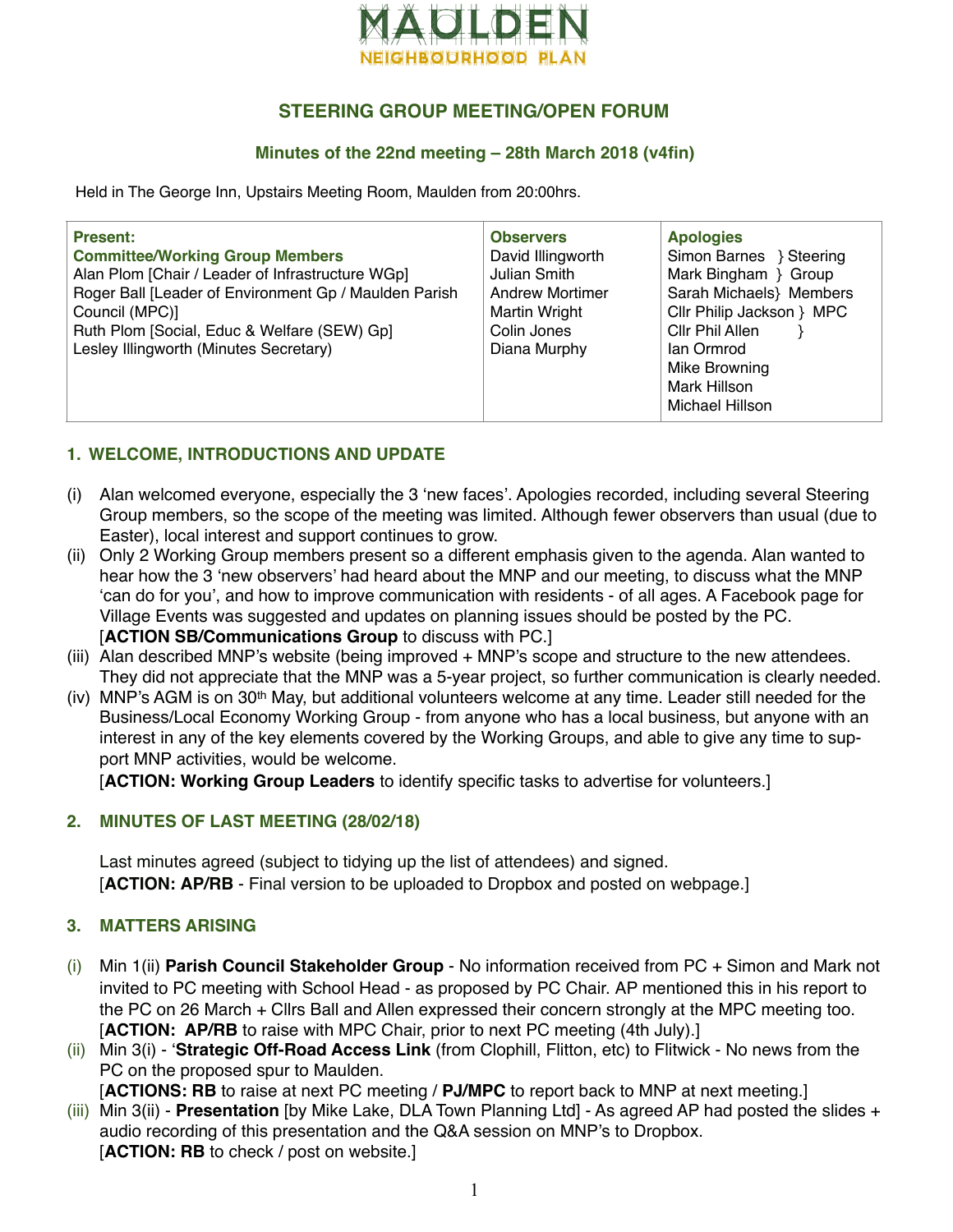- (iv) Min 4.1(iii) - **Access to MNP Documents** Access by 'non-members' to documents stored in the 'Dropbox' folder [used by active members to share documents and information] needs to be discussed by the Communications Working Group. Working docs can be in draft and amendments will be visible. An alternative is to restrict access to finalised docs. *'We Transfer'* is an alternative. [**ACTION: SB.**]
- (v) Min 4.1(iv) **CBC Local Plan** The final Local Plan should be published early summer (May/June).

## **4. VILLAGE UPDATE**

#### **4.1 Green Infrastructure Survey (GIS) [RB]**

Roger reported an excellent response with 212 questionnaires returned and 74 on-line after the 1st GIS consultation meeting. At the 2nd meeting, held on 5/3/18, attendees voted on a list of 9 environmental projects that came out of the initial consultation meeting.

[ACTION: RB to ask GST about the report and suggestions for the Question set for the MNP Survey.]

#### **4.2 Report from Maulden Parish Council Meeting (26/3/18)**

- (i) **Traffic calming** MPC discussed the proposed pedestrian crossing' with CBC and Safer Maulden, for match-funding and had allocated £4k. [Originally £5-£6k.] Anti-parking bollards in George Street and extended footpath also proposed. The developers of the adjacent Branksome site declined to contribute. A number of practical difficulties were pointed out at the PC meeting - not least that parking spaces for cars and delivery lorries would be lost - so it is not known if this scheme will go ahead after all. Instead, the PC has allocated its funds to purchase hand-held speed guns for Speed Watch and solar-powered Speed Indication Devices (SIDs, ie 'smiley-face' type signs) which can record speed of vehicles 24/7.
- **(ii)Village Litter Pick**  Volunteers needed on Sunday 4 April, supporting the 'Great British Spring Clean'. Cllr Yvonne Cole coordinating.
- **(iii)School capacity**  MPC held a meeting with Maulden Lower School Head to determine what she considers is needed, but Mark and Simon had not been invited, as proposed by MPC Chair in response to us pointing out that MNP's 'Social, Education & Welfare' Group also needs to know the projected intake and future for the 3-Tier system. Alan had expressed MNP's concern in his report to the PC on 26 March and this was also conveyed firmly at the PC meeting by Cllrs Ball and Allen.

[ACTION: AP/RB to discuss this impasse with MPC Chair, prior to next PC meeting (14 May).]

#### **4.3 Latest planning applications**

(i) As Cllr Allen was unable to attend, his report to the PC was summarised by Roger and Alan. There is a noticeable trend in land development speculators using a new tactic of "planning by appeal". The list of applications was similar to last month's, but with a few developments. [nb. Cllr Allen has since supplied a written summary, which is incorporated below]:

1.**CB/17/04583/OUT -** Land adj to 129A and [131 Clophill Road](https://maps.google.com/?q=131+Clophill+Road+,%250D%250AMaulden,++Bedford+.%250D%250AMK45+2AE&entry=gmail&source=g) (25 dwellings). Layout amended with an increased minimum 20m buffer zone from Maulden Wood and a new hedge/ trees on the western boundary. MPC has objected on the same grounds. Also noted that Application CB/17/00981/OUT for 21 dwellings on the adjacent field has now received approval from CBC. The cumulative effect of both applications should be considered.

2.**CB/18/00435/OUT and CB/17/00305 -** Old Farm, Clophill Road (up to 49 dwellings, including affordable housing). No news on date of appeal lodged on 29/10/2017 for CB/17/00305 but a revised application received for CB/18/00435/OUT attempts to overcome the reason for refusal. One "housing cluster" has been moved to create a wider gap to 'open up the view'. Financial contribution identified too, but MPC has again objected as these changes do not overcome previous objections.

3.**CB/17/03546/OUT** – Land at Clophill Road, nr Burgoines (50 dwellings). No appeal against refusal yet received but the (Manchester-based) developer's offer to meet to discuss new proposals was declined by MPC, Clophill PC and CBC as they felt this will not resolve their objection, based on a matter of principle in regard to development on this site. An appeal therefore expected soon.

4.**CB/17/03937/OUT –** Land South of Limbersey Lane (14 Dwellings). No further news on this application following MPC's objection last October. No decision likely until May/June.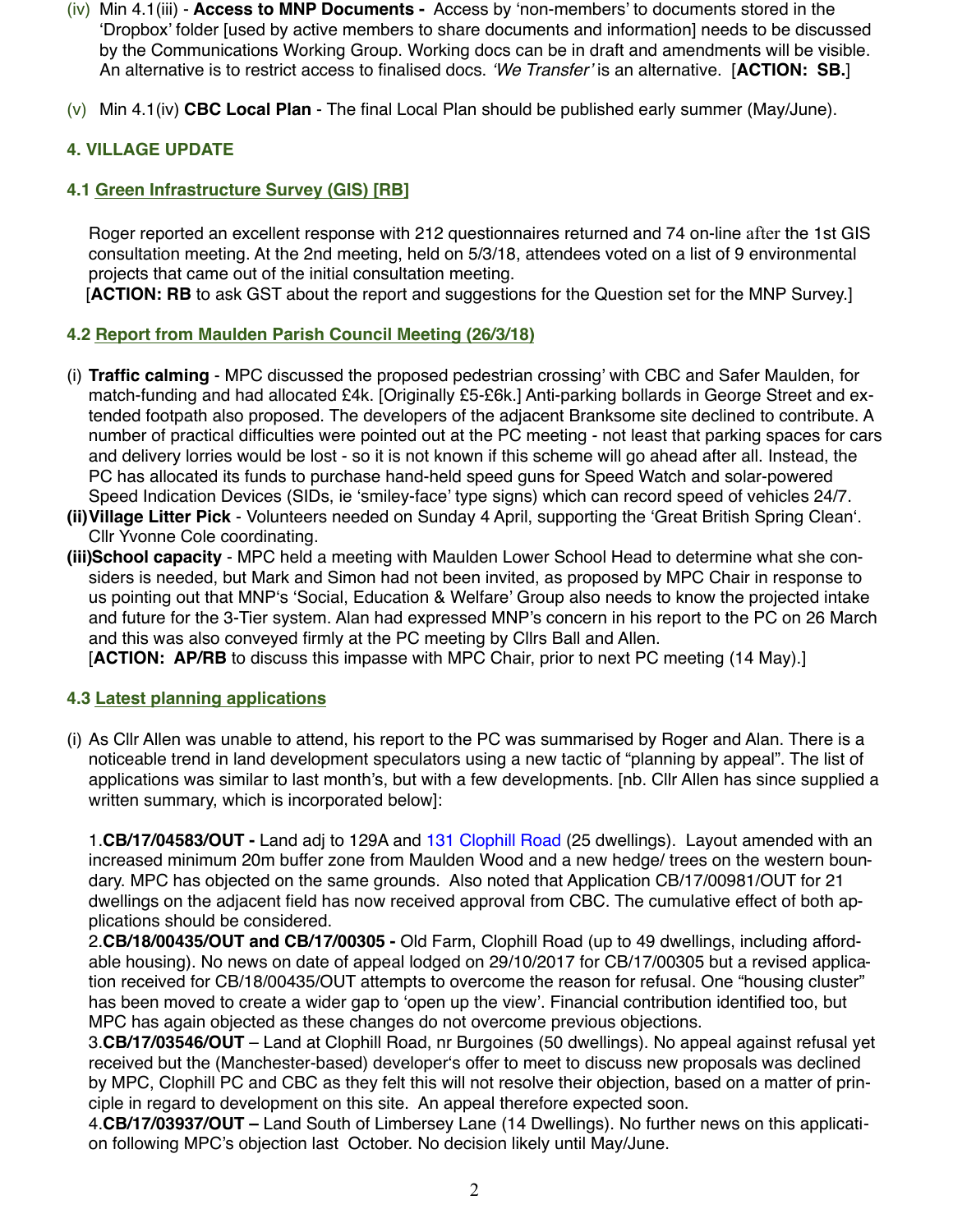- (ii) There are potentially 212 dwellings in total: 127+ in current planning applications [not included in CBC's Pre-submission Local Plan] + a further 85 that were included. The other possible sites presented to the PC and MNP Steering Group/Open Forum could increase the number significantly beyond this.
- (iii) At their recent meeting, the MPC stressed that they are not part of any 'consortium' and would be making their own decision on the use or disposal of PC-owned land, for the benefit of the whole village.

#### **5. WORKING GROUP UPDATES**

This item was deferred in the absence of other Group Leaders although Roger reported on the Environment Group / GIS activities at 4.1 above.

### **6. PROJECT PLAN & FUNDING**

- (i) Alan reported that MNP had initially been charged VAT by GST for the GIS project. This had not been quoted originally so had not been included in our bid for funding. We also discovered (too late) that if MPC had held the funds (as originally planned), then they could have claimed the VAT back. Also, as we had deferred BRCC's Survey until 2018-19, the funds for that project had to be returned. This left MNP in a difficult position, but fortunately GST agreed to absorb the VAT.
- (ii) The Government's funding scheme is extended for 4 years and we will have no problem getting it again. The downside is that there is a new website and submission procedure to contend with.
- (iii) MNP's Project Plan needs to be updated before we can submit another bid for funding. This needs to be discussed and agreed by the Steering Group/Working Group Leaders. [**ACTION: Working Group Leaders** to propose activities requiring funding in 2018-19 and timeline.]
- (iv) Cllr Allen had previously requested a summary of the MNPs activities and achievements to date. AP pointed out that he had presented an update on actions since Jan 2017 in his slides at the first GIS Consultation meeting in January, and also in the Parish Magazine since. Roger presented Alan's detailed summary and list of action points to the PC at their meeting on 26 March. [**ACTION: AP** will use this as a basis for the next article in the Parish Magazine (NB. Unless someone else volunteers to write it?) and it will then be posted on the website.]
- (v) The Action Points presented to the PC included the urgent need for effective liaison to be established with the PC on 'Social Education and Welfare', and 'Regulation' matters. This was borne out by MNP not being involved in the School meeting/Stakeholder Group. [**ACTION: RB/PJ** to discuss and resolve.]

# **7. WHAT NEXT? [SUMMARY OF URGENT ACTIONS]**

| <b>Minute</b> | <b>Action</b>                                                                                                                    | Who              |
|---------------|----------------------------------------------------------------------------------------------------------------------------------|------------------|
| 1(i)          | Communications Group to discuss use fo Facebook (again) and liaise with PC.                                                      | <b>SB</b>        |
| 1(iv)         | Identify specific tasks to advertise/involve volunteers.                                                                         | <b>WGp Leads</b> |
| 2             | Revised final minutes to be filed in Dropbox and posted on our webpage.                                                          | AP/RB            |
| 3(i)          | Exclusion from School meeting/formation of Stakeholder Group to be raised with<br>MPC Chair before next PC meeting (14 May).     | AP/RB            |
| 3(ii)         | Check if any progress on spur to Off-Road Access Link from Clophill, Flitton, etc.<br>to Flitwick + Report back to next meeting. | RB/PJ            |
| 3(iii)        | Check/post Mike Lake presentation and audio recording on website.                                                                | RB               |
| 3(iv)         | Access to MNP Dropbox and FaceBook Group to be discussed by Comms WGp                                                            | <b>SB</b>        |
| 4.1           | Request GST report and suggestions for Questions for the MNP Survey                                                              | RB               |